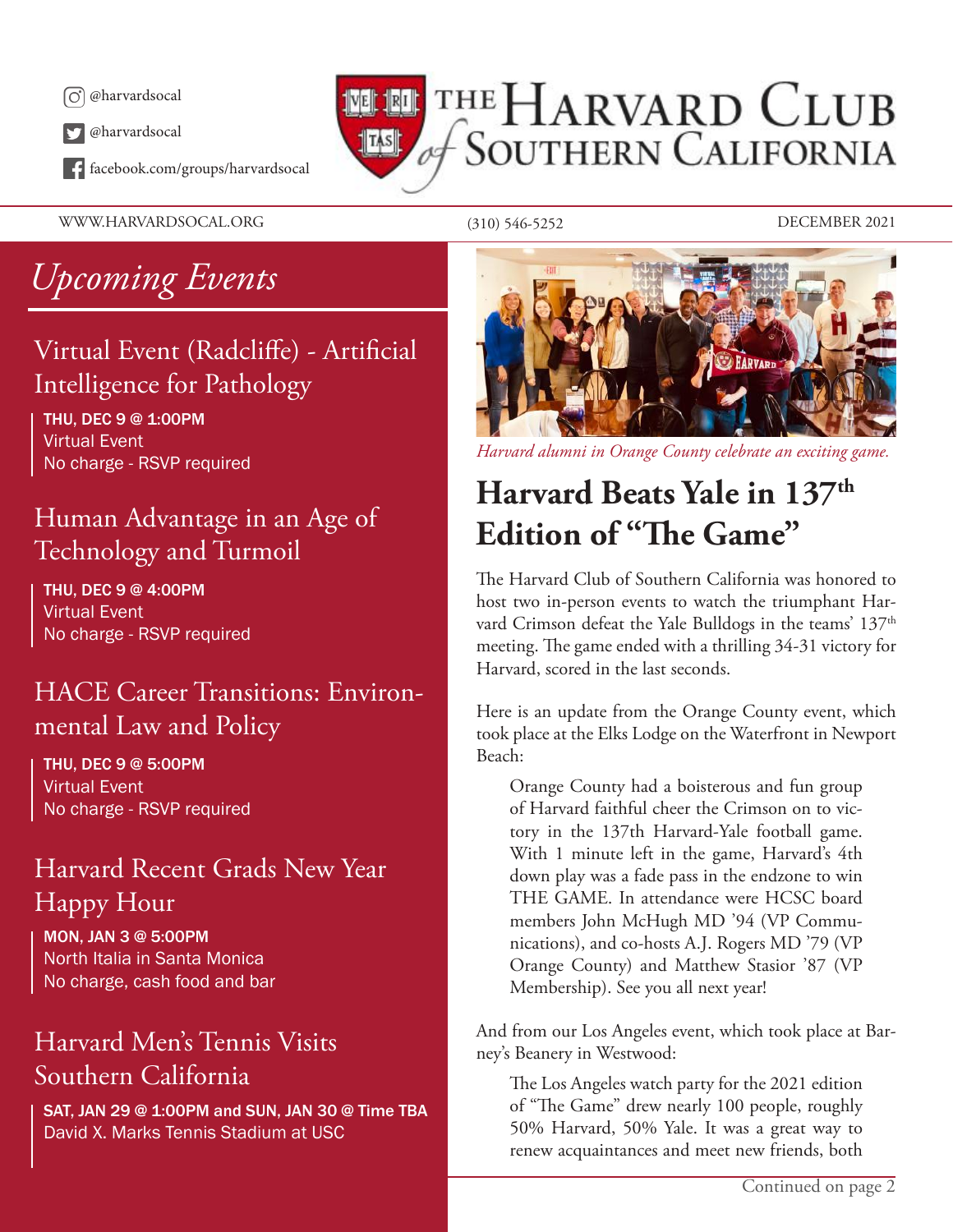Crimson and Blue. We filled the entire 2nd floor of Barney's Beanery in Westwood, and enjoyed plenty of food and drink. Wonderful co-hosts were Eva Plaza '80, Ken Williams '78, Patric M. Verrone '81 (who handdelivered 2021 game programs, leaving his COVID-19 post-vaccine sick bed), and Maurice Levin '78, MBA '84. Yale and Harvard Clubs both contributed raffle items, and people were really excited to win a number of rare memorabilia items!

We thank all of you who followed club guidelines to help us return safely to in-person events! Plans are in the works for more joint events with Yale, including a viewing party for the February 5 Harvard-Yale basketball game.



*Yale alumni show their school colors at Barney's Beanery Wearing the Crimson in Newport Beach*







*The Harvard football team marches onto the field in advance of their thrilling 34-31 victory over the Yale Bulldogs.*



*The thrilling game-winning touchdown caught by Harvard's Kym Wimberly '22*

*Thank you Crimson team for making our wish come true!*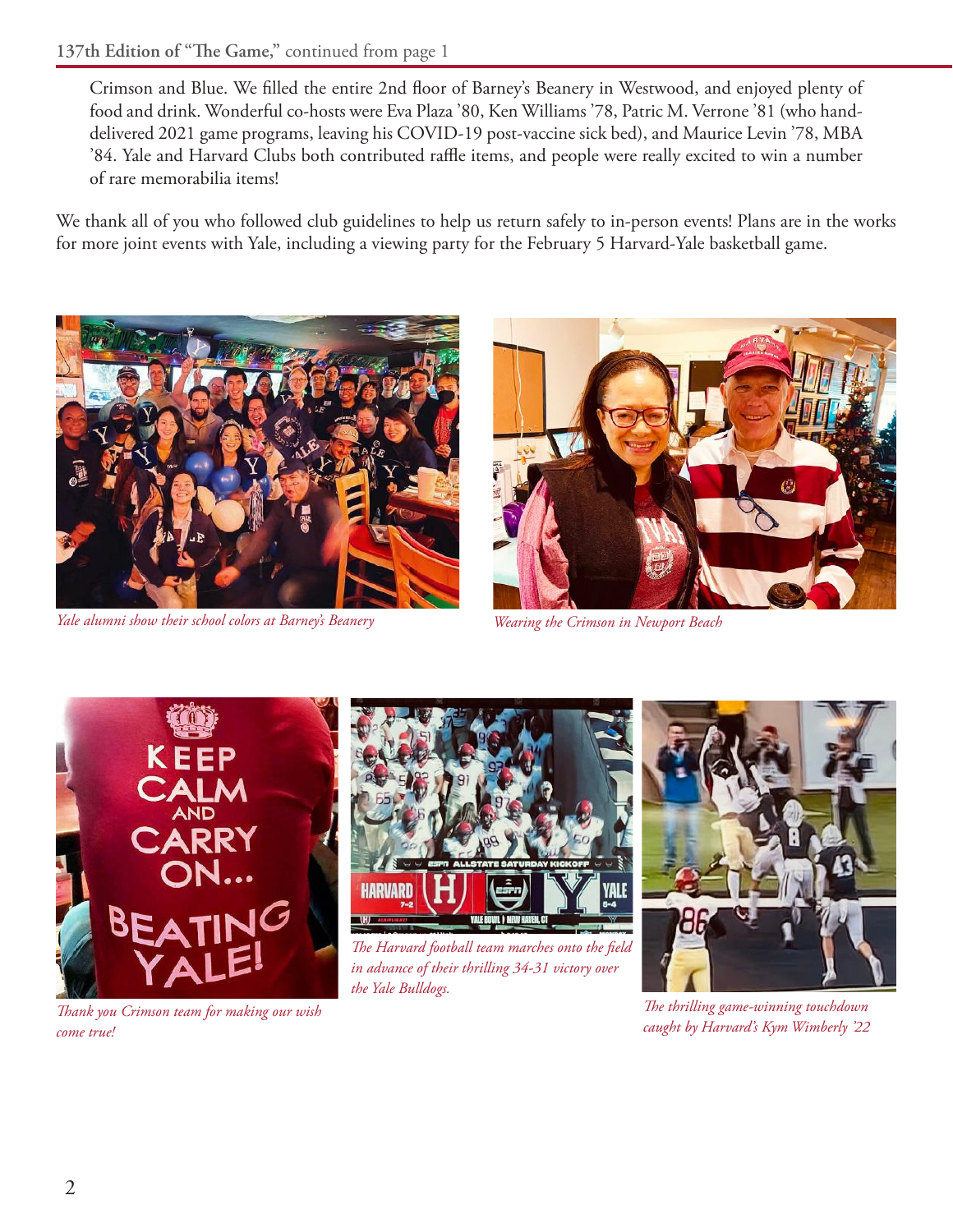### Alumnae-i Network for Harvard Women (ANHW) November Lunch

On November 6, ANHW organized a luncheon in Santa Monica attended by alumnae from several Harvard schools: Eva Plaza '80, Ashley Turner '13, Lina Zourna MPH '09, Kay Park '87, Tanya Bentley SM '98, PhD '06, Chi Zou JD '14, Liz Double '14, Florence Lin '79, PhD '84 and Lena Benson MPP '10. Look for future lunches on the HCSC website. Join ANHW at harvardwomensig.com. Questions may be directed to Kay Park at kayparkmd@yahoo.com.



### Beyond the Headlines: What the Media Won't Tell You About Latinos and the 2020

On November 9, HCSC hosted a virtual Zoom lecture with UCLA law professor and Harvard Club board member Laura Gómez '86, JD '92, PhD '94 Stanford University. Club member Madeleine Mejia hosted the event, which included a live Q&A. Professor Gómez discussed how preliminary results from the 2020 U.S. Census showed that the secondlargest racial category after "White" is "Other." While the media has characterized this result as indicating growth in the proportion of the population identifying as multi-racial, Professor Gómez explained that given past trends, this simplistic characterization likely does not capture the true demographics of the nation, particularly when considering the history of how the census has approached counting Latinos.

#### School Choice Panel Sessions at the Kennedy School

The Taubman Center for State and Local Government at the Kennedy School continued its weekly virtual panel discussion on school choice. This webinar series runs every Friday from October 8 through December 10. Each of the nine sessions features leading policymakers, practitioners, scholars, and experts in the field of school choice. The conference is sponsored by the Program on Education Policy and Governance at the Harvard Kennedy School of Government. To register for the remaining events, please visit https://harvard.zoom.us/webinar/register/WN\_ fprUI9TOQ1OwFPxhRa9sFw





October 8 - December 10, 2021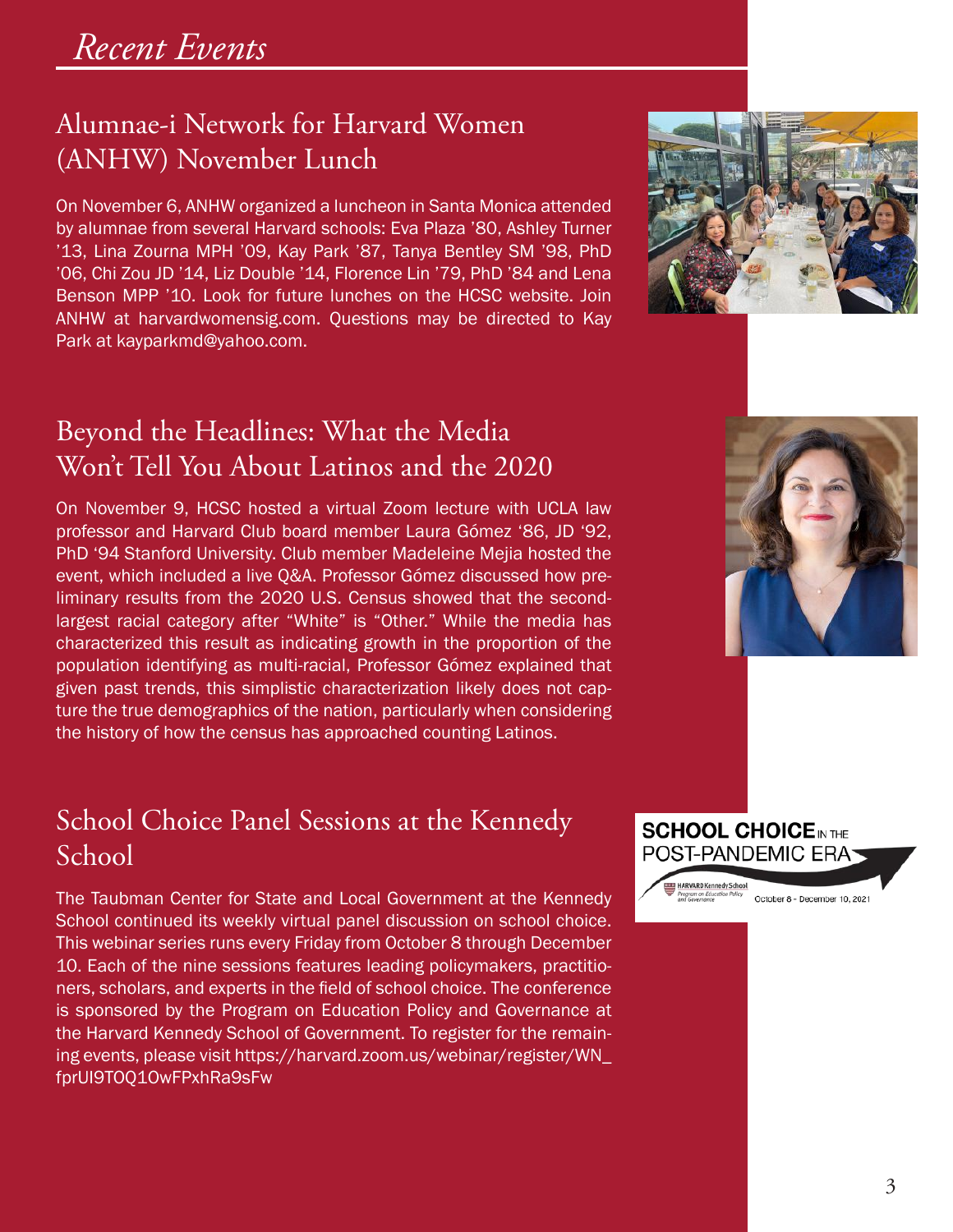*Upcoming Events*

#### Virtual Event (Radcliffe) - Artificial Intelligence for Pathology

Pathology plays a critical role in the diagnosis of disease and the development and implementation of tissue-based prognostic and predictive biomarkers. In this talk, Andrew H. Beck will discuss the potential for recent advances in artificial intelligence to significantly advance the accuracy, reliability, and predictiveness of pathology with applications to both clinical research and practice.

THU, DEC 9 @ 1:00PM Virtual Event via Zoom No charge (pre-registration required)

### Partner Club Event (HCSC): Human Advantage in an Age of Technology and Turmoil

Many think that humanity's power rests on our ability to make decisions and worry that machines may increasingly make decisions for us. But this misses the most important point: the power of human cognition lies in our ability to imagine actionable options beyond the obvious. It's the secret of great innovators in business, science and the arts.

THU, DEC 9 @ 4:00PM Virtual Event via Zoom No charge (pre-registration required)

#### HACE Career Transitions: Environmental Law and Policy

Join us for a conversation about work in different areas of environmental law and policy. Our panelists, Dale Bryk of the Harvard Environmental and Energy Law Program and Michael Wall of the NRDC, have had careers spanning nonprofit, government, private practice, academia, and policy and research.

THU, DEC 9 @ 4:00PM Virtual Event via Zoom No charge (pre-registration required)

## Harvard Recent Grads New Year Happy Hour

Come ring in the new year with new friends! We'll be meeting at North Italia for Happy Hour. The Happy Hour menu ends at 6PM, so arrive early if you'd like to take advantage of the prices! We will be outside on their patio. Please wear layers. Just a reminder to please bring proof of vaccination to comply with Los Angeles County rules. Hope to see you!

MON, JAN 3 @ 5:00PM North Italia, 1442 2nd Street, Santa Monica, CA 90401 No charge, no host food and drinks









Human Advantage in an **Age of Technology and Turm** 

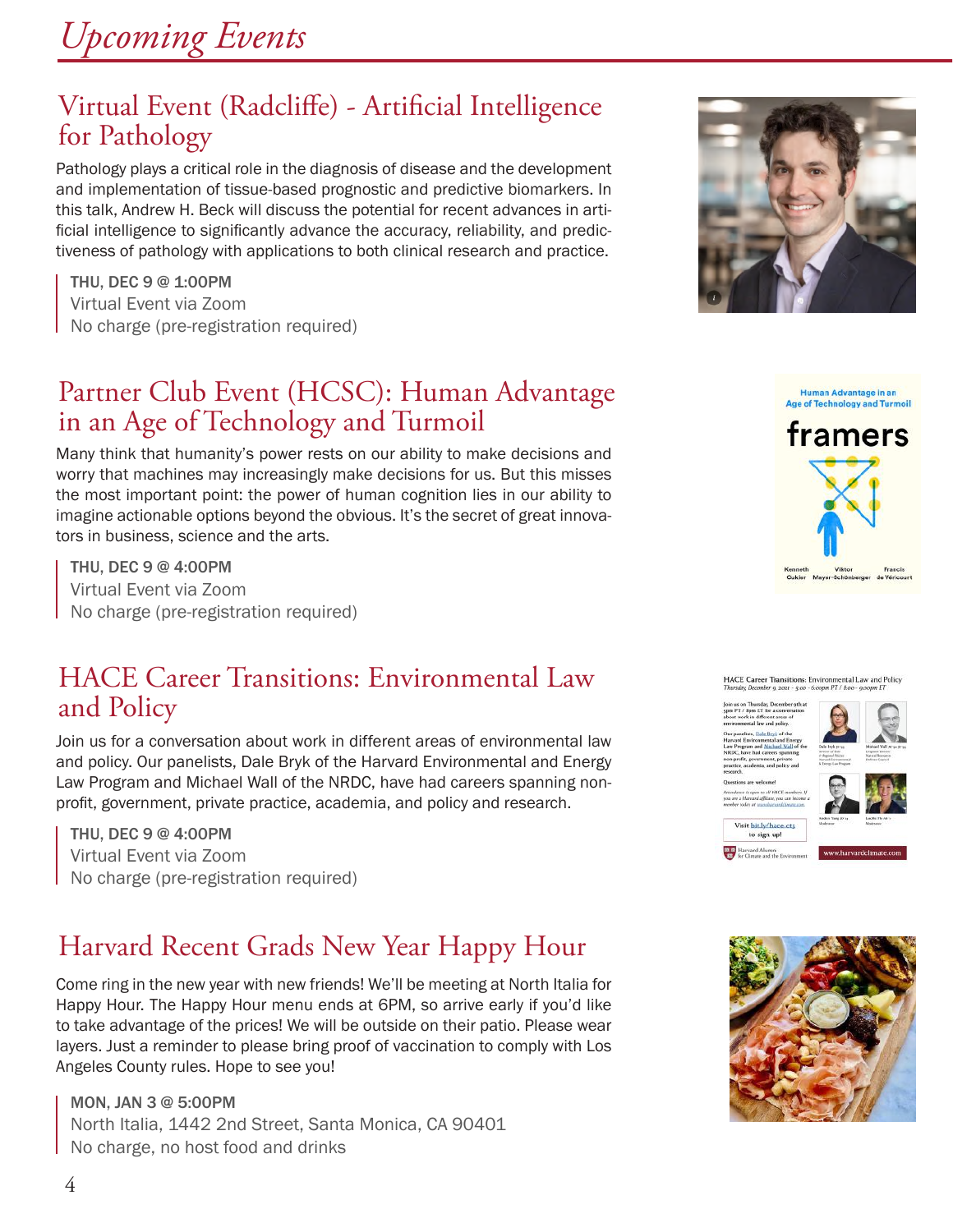## Harvard Men's Tennis Visits Southern California

Building on a successful fall campaign, the Harvard men's tennis team will return to competition this winter, with a special tournament invite to play the top-ten ranked USC Trojans on January 29-30, 2022 at the ITA Kickoff Tournament at USC Marks tennis stadium. The Harvard men's tennis team is coming off of an excellent fall season, in which the Crimson saw multiple top finishes at tournaments.



SAT, JAN 29 @ 1:00PM AND SUN, JAN 30 @ TIME TBA David X. Marks Tennis Stadium at USC Prices vary



#### *Recent Event:*

# \**Members Only Event with Kehinde Wiley's "A Portrait of a Young Man" at the Huntington Library**

The Harvard Club hosted a seminar-sized event led by the Huntington Library's Chief Curator Dennis Carr and Associate Curator Yinshi Kerman-Tan. Both shared their wonder when Kehinde Wiley's "A Portrait of a Young Man" arrived. As the portrait was inspired by Thomas Gaisborough's "Blue Boy," both were surprised to discover an orange themed portrait of a Senegalese surfer in an explosive, tie-dyed t-shirt. While the pose explicitly refers to "Blue Boy," it is relaxed and engaging, his musculature contrasting with the flat, but detailed, pallor of the other portraits in the room. We discussed how "California" the portrait is, but also the international nature of the installation with the African model and the replica of the Gainsborough frame made from woods and shaped by hands from around the world. Kehinde Wiley attended the Los Angeles County School of the Arts; his mother would often bring him to the Huntington Gardens, Library, and Galleries:

"I loved The Huntington's galleries; the paintings by Joshua Reynolds, Thomas Gainsborough, and John Constable were some of my favorites, I was taken by their imagery, their sheer spectacle, and, of course, their beauty. When I started painting, I started looking at their technical proficiency—the manipulation of paint, color, and composition. These portraits are hyperreal, with the detail on the face finely crafted, and the brushwork, the clothing, and the landscape fluid and playful. Since I felt somewhat removed from the imagery—personally and culturally—I took a scientific approach and had an aesthetic fascination with these paintings. That distance gave me a removed freedom. Later, I started thinking about issues of desire, objectification, and fantasy in portraiture and, of course, colonialism." Kehinde Wiley, Artist

The exhibit closes on January 3rd, when "Blue Boy" goes on loan. Carr and Kerman-Tan plan to move Wiley's portrait to the American Gallery where they serve as curators. Be sure to see the new exhibition, "Borderlands" that opens next week in the American section.

To learn more about the Huntington Library, go to www.huntington.org.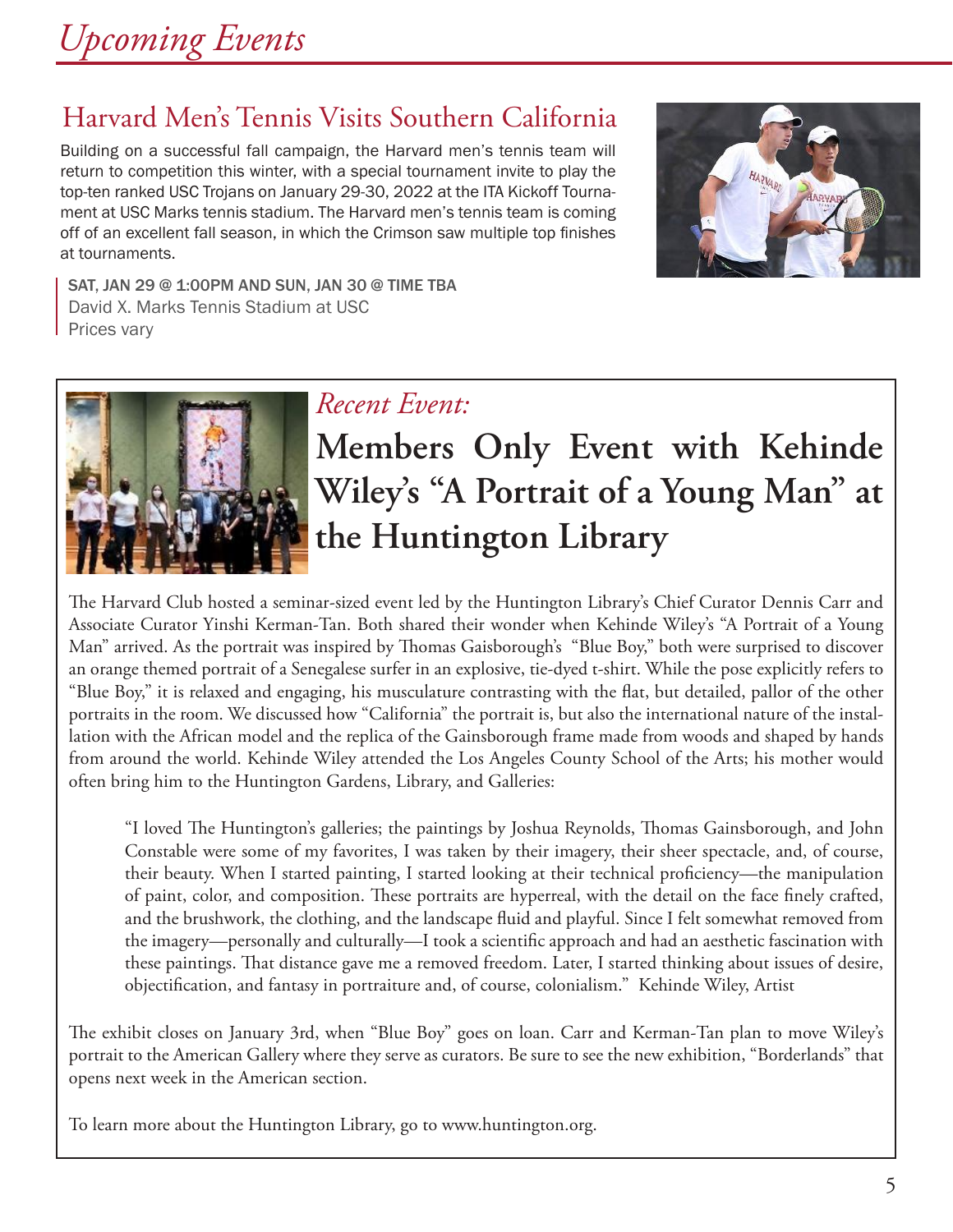## *Q&A from 02138:* Clara Nevins '23



Clara Nevins '23, a concentrator in Social Studies, was born in Los Angeles and graduated from the Marlborough School. She is a junior residing in Dunster House. At Harvard, she is a Peer Concentration Advisor for Social Studies, a member of the Franklin Fellowship, and part of the Harvard Technology Innovation Fellowship. The Fellowship is a partnership between HBS, Harvard College, and SEAS. Last year she was the Director of Design for Harvard Women in Business. For the past two summers, Clara has worked at Gatheround, a venture-backed startup that helps remote and hybrid teams at work build culture and connection. She hopes to combine her passion for community building with her interest in design and technology. Her mother is Andrea Blaugrund Nevins '84, a documentary film writer and director, who also majored in Social Studies.

#### *HCSC: What surprised you about being a student at Harvard?*

CN: I'm not sure if this surprised me, but what I find so amazing about the Harvard community is that you can learn so much from every single person. There are a lot of people here that have incredible side projects in addition to their academic and extracurricular work at Harvard. I love figuring out what my friends are really excited about!

#### *HCSC: What was your favorite class (or professor) and why?*

CN: My favorite class was Conflict Resolution taught by Daniel Shapiro. I took it my freshman year and I don't think I've been the same since! The class made me a better person because it armed me with the skills to have difficult yet meaningful conversations. It gave me confidence and a new understanding of empathy.

#### *HCSC: How did you manage the transition to virtual classes?*

CN: While online learning can't compare to in-person learning, I actually really enjoyed the virtual semester. Because I wasn't as busy with extracurricular or social activities, I was able to work part-time for a startup. It was really interesting to be both a student and a team member at a fast growing company.

#### *HCSC: How did you spend fall and spring semesters of 2020-2021*

CN: Last fall I lived in a house near Venice Beach in Los Angeles with my friends from Harvard. It was amazing to be able to show them Los Angeles, as well as explore a new neighborhood. We made incredible meals together and took lots of long walks on the beach — not a bad place to take virtual classes! In the spring I lived in New York City.

#### *HCSC: What did you do last summer?*

CN: For the past two summers I worked at Gatheround, a startup that helps remote and hybrid companies build culture and community. I was the 6th employee and watched the company grow to 14. I worked as the bridge between the users and the product. I conducted user research interviews, designed product screens, and built a community around the product.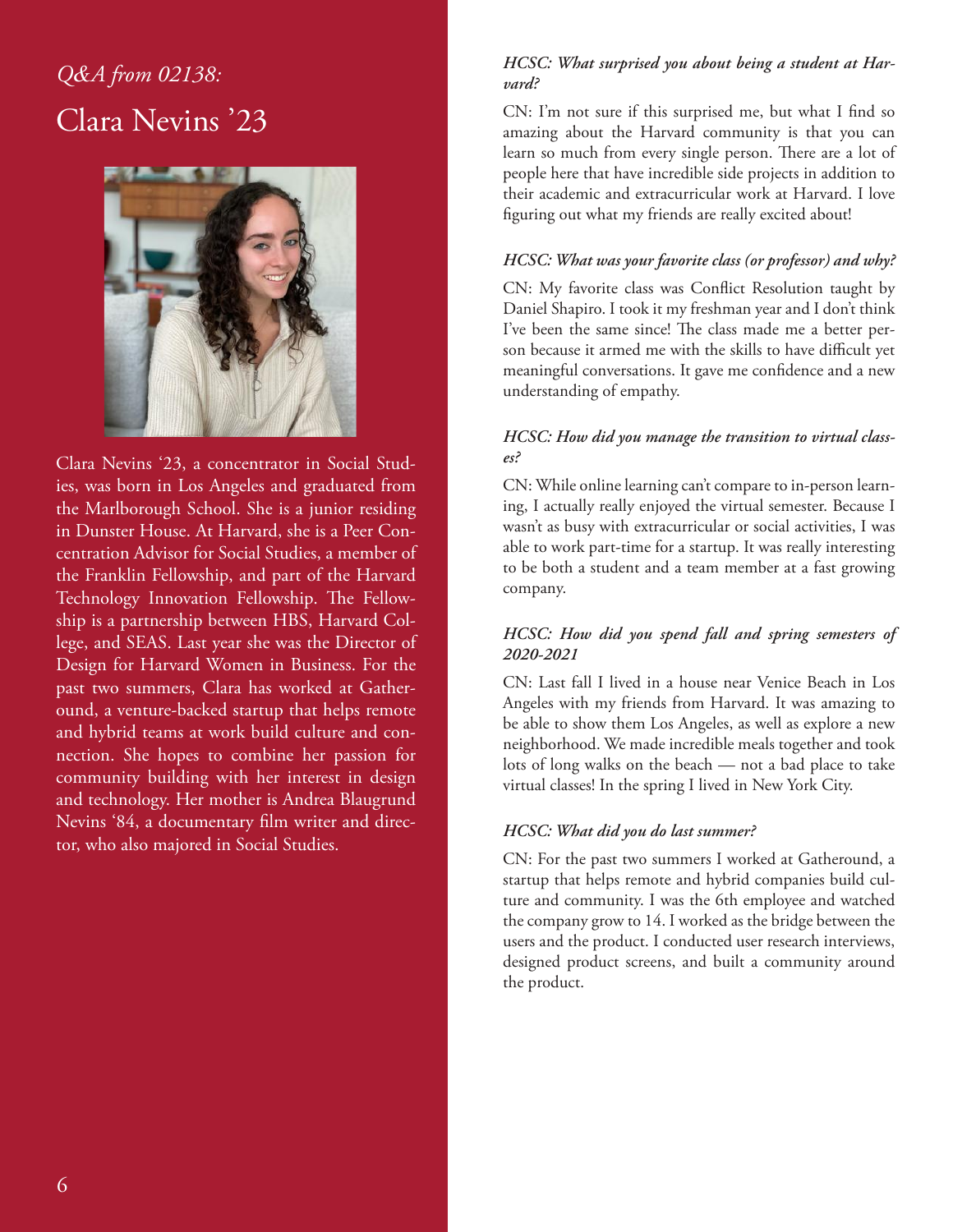

#### *Harvard's Shared Interest Groups*

# **The Harvard Latino Alumni Alliance**

The Harvard Latino Alumni Alliance is the only Harvard-wide Latino Alumni SIG, and is approved by the Harvard Alumni Association. Its mission is to build community, foster mentorships, and improve the quality of life of Latinos at Harvard and across its broader

community. Since the HLAA's inception, its leaders have collaborated with the HCSC in organizing Global Networking Nights, Welcome to Your City events, Education Forums and Tardeadas that honor local Harvard Latino students and alumni leaders. We have also collaborated in organizing Early College Awareness Programs to help motivate local middle and high school students to attend top American colleges and universities. Throughout the COVID-19 pandemic, the HLAA's leaders also organized events to ensure the health, safety and success of current Harvard students. Today, the HLAA has evolved into the premier Harvard Latino alumni organization with chapters in Boston, Southern California, New York, Texas, and the United Kingdom. To learn more, or join, go to: https://harvardlatino.sigs.harvard.edu/



#### Joan Chu Reese '85

**Executive Vice President** Gary Barkin '86, JD '93

**Vice Presidents Communications** John McHugh MD '94 Pooja Nair JD '11

**Vice Presidents Finance/Financial Aid** John Luna '03 Corey Mazza '08

**Vice Presidents Membership** Marsha Hirano-Nakanishi EdD '81 Matthew Stasior '87

**Vice Presidents Orange County** German Enciso HMS Research Fellow '07-'09 A. J. Rogers MD '79

**Vice Presidents Programs** Madeleine Mejia EdM '00 Maiya Williams Verrone '84

**Vice Presidents Radcliffe** Elizabeth Gillis '82 Kay Park '87

**Vice Presidents Schools** Harry Kim '86 Eva Plaza '80

**Secretaries** Jennifer Hsu '95 Lisa Watanabe-Peagler '02

**Past President** Patric M. Verrone '81

**HAA Regional Director** Kay Park '87

#### **BOARD MEMBERS**

Steven M. Arkow '84

Jonathan Aibel '91 Joanna Chan '02 Laura Gomez '86 Karen Hernandez MBA '00 Michael Kline '88 Jade Le '10 Maurice Levin '78, MBA '84 Adia Matthews '10, MBA '15 Sonia Molina DMD '89, MPH '89 George B. Newhouse '76 E. Dryden Pence III '82 Andy Riemer EdM '18 Joe Rogers '86 Ethel Seminario-Laczko EdM '84 Peter Shimamoto JD '85 Brittany Wang '17 Kenneth S. Williams '78

#### 7 **President CLUB NEWSLETTER/ WEBSITE**

Terry Nathan (310) 546-5252 email: HarvardSoCal@gmail.com

This newsletter accepts items for publication. Materials must be submitted by the 12th of the prior month to appear in the following newsletter. Please include a phone number or email address with all submissions. Email submissions to: HarvardSoCal@gmail.com.

Harvard Club of Southern California 1020 Manhattan Beach Blvd, Suite 204 Manhattan Beach, CA 90266